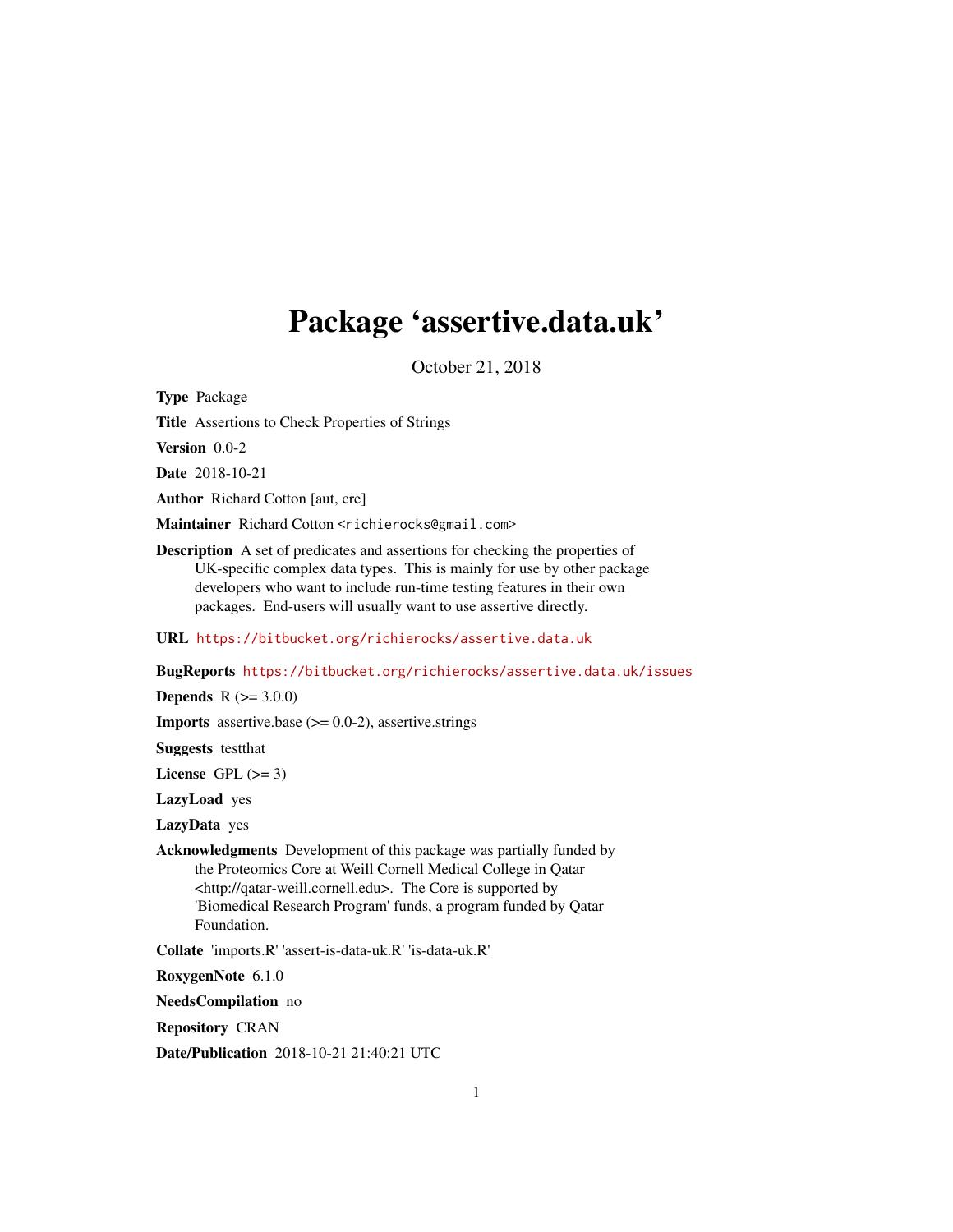## <span id="page-1-0"></span>R topics documented:

## **Index** [8](#page-7-0) **8**

assert\_all\_are\_uk\_car\_licences

*Is the string a valid UK car licence plate number?*

## Description

Checks that the input contains UK car licence plate numbers.

## Usage

```
assert_all_are_uk_car_licences(x, na_ignore = FALSE,
  severity = getOption("assertive.severity", "stop"))
assert_any_are_uk_car_licences(x, na_ignore = FALSE,
  severity = getOption("assertive.severity", "stop"))
assert\_all\_are\_uk\_car\_licenses(x, na\_ignore = FALSE,severity = getOption("assertive.severity", "stop"))
assert_any_are_uk_car_licenses(x, na_ignore = FALSE,
  severity = getOption("assertive.severity", "stop"))
is_uk_car_licence(x)
```
is\_uk\_car\_license(x)

### Arguments

| $\mathsf{X}$ | Input to check.                                                                                                                                                                               |
|--------------|-----------------------------------------------------------------------------------------------------------------------------------------------------------------------------------------------|
| na_ignore    | A logical value. If FALSE, NA values cause an error; otherwise they do not. Like<br>na.rm in many stats package functions, except that the position of the failing<br>values does not change. |
| severity     | How severe should the consequences of the assertion be? Either "stop", "warning",<br>"message", or "none".                                                                                    |

## Value

is\_uk\_national\_insurance\_number returns TRUE if the input string contains a valid UK car licence plate number The assert\_\* function returns nothing but throw an error when the is\_\* function returns FALSE.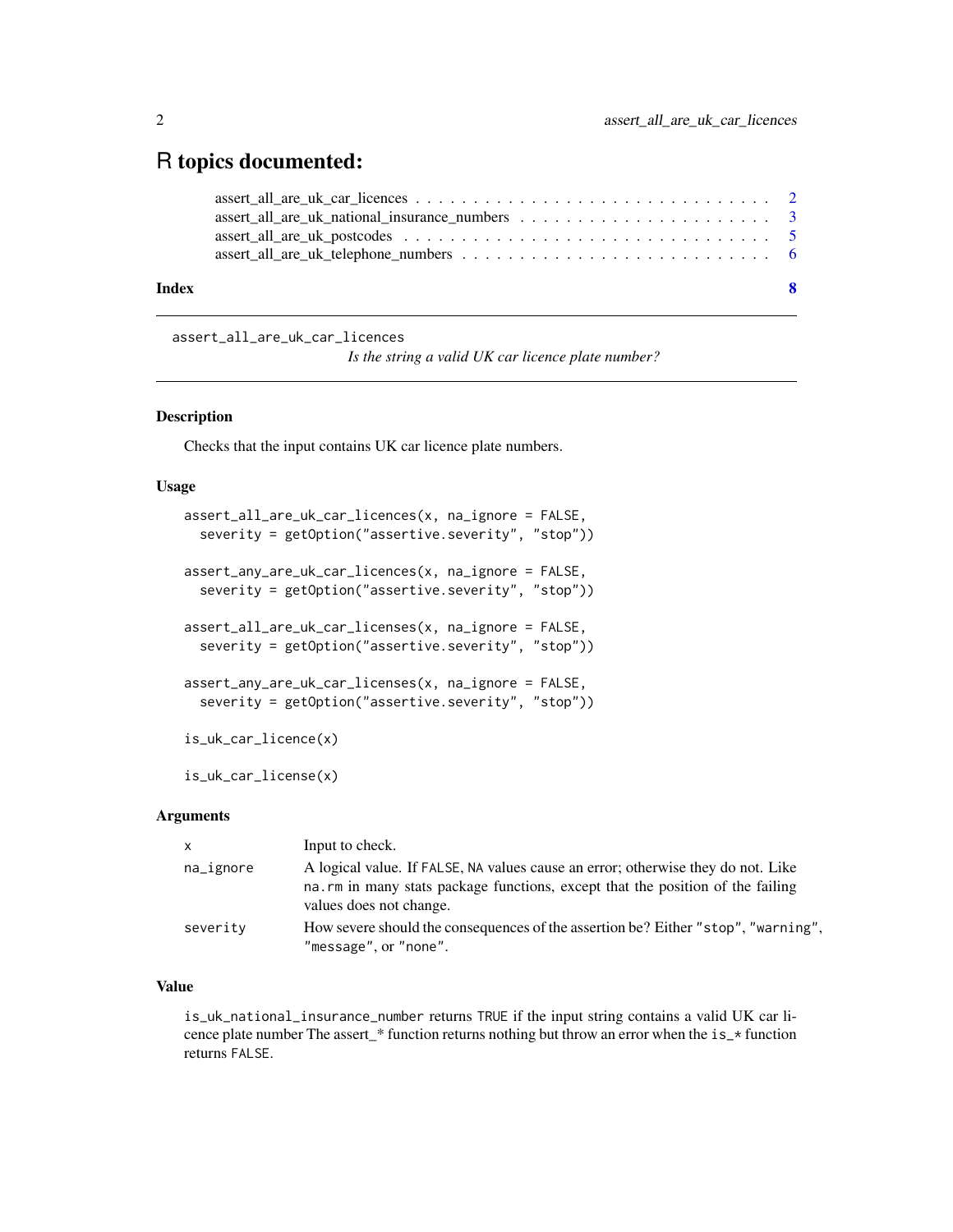## <span id="page-2-0"></span>Note

A single space, in the appropriate place, is allowed but not compulsory.

## References

Regex taken from [http://www.regexlib.com/REDetails.aspx?regexp\\_id=527](http://www.regexlib.com/REDetails.aspx?regexp_id=527).

## Examples

```
licences <- c(
 #1903 to 1931
 "A 1", "AA 9999", #ok<br>"A 01", #ze
                              #zero prefix on number
 "S0", "G0", "RG0", "LM0", #ok, special plates
 #1931 to 1963
 "AAA 1", "AAA 999", #ok
 "III 1", "QQQ 1", "ZZZ 1", #disallowed letters
 "AAA 01", \#zero prefix on number
 #1931 to 1963 alt
 "1 AAA", "9999 AAA", #ok
 "1 III", "1 QQQ", "1 ZZZ", #disallowed letters
 "01 AAA", #zero prefix on number
 #1963 to 1982
 "AAA 1A", "AAA 999A", #ok
 "AAA 1I", "AAA 10", "AAA 1Q", #disallowed letters
 "AAA 1U", "AAA 1Z",
 "AAA 01A", #zero prefix on number
 #1982 to 2001
 "A1 AAA", "A999 AAA", #ok
 "I1 AAA", "O1 AAA", #disallowed letters
 "U1 AAA", "Z1 AAA",
 "A01 AAA", \qquad \qquad \text{#zero prefix on number}#2001 to 2051
 "AA00 AAA", "AA99 AAA", #ok
 "II00 AAA", "QQ00 AAA", "ZZ00 AAA", #disallowed letters
 "AA00 III", "AA00 QQQ"
\lambdais_uk_car_licence(licences)
assert_any_are_uk_car_licences(licences)
#These examples should fail.
assertive.base::dont_stop(assert_all_are_uk_car_licences(licences))
```
assert\_all\_are\_uk\_national\_insurance\_numbers *Is the string a valid UK national insurance number?*

## **Description**

Checks that the input contains UK national insurance numbers.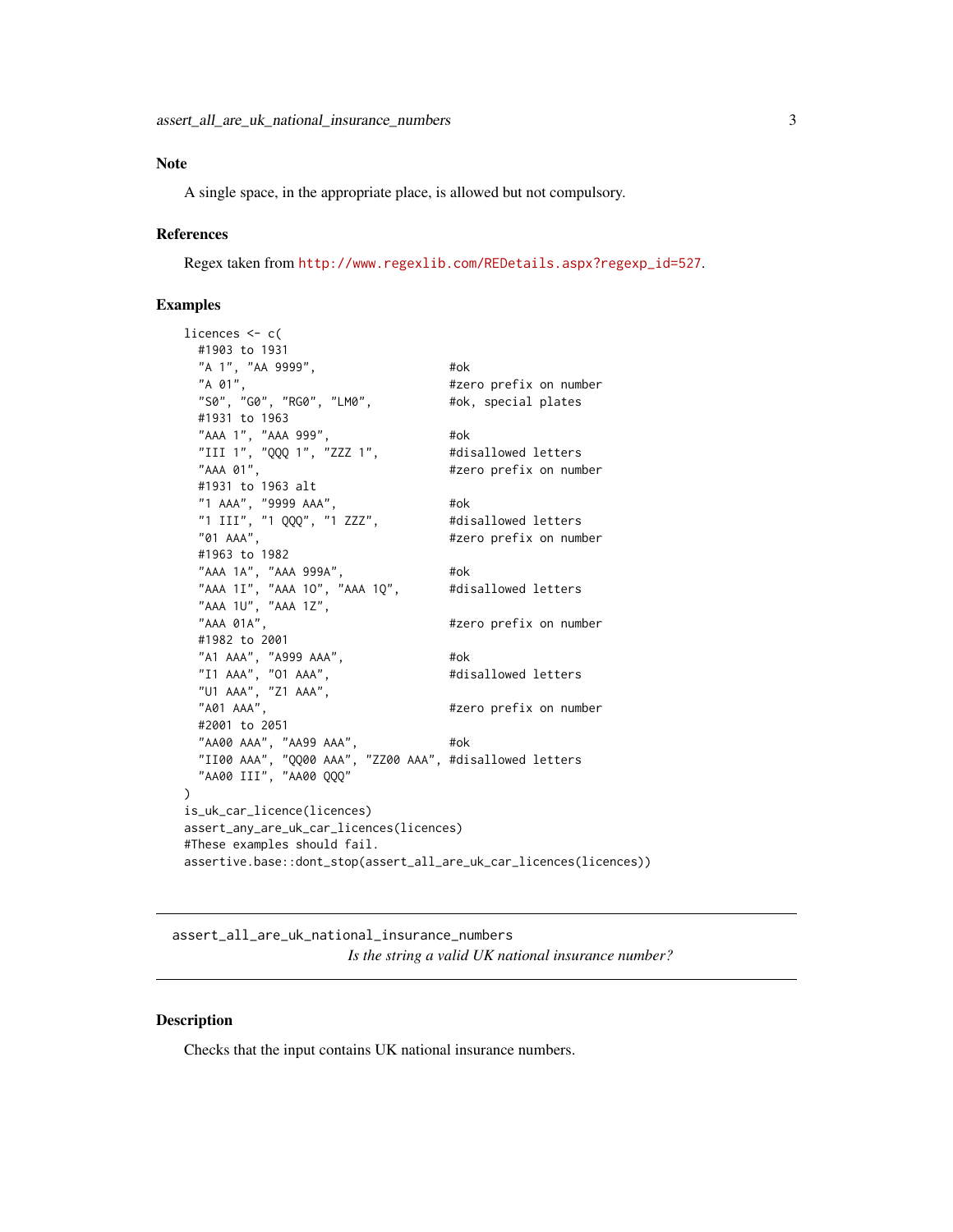## Usage

```
assert_all_are_uk_national_insurance_numbers(x, na_ignore = FALSE,
  severity = getOption("assertive.severity", "stop"))
```

```
assert_any_are_uk_national_insurance_numbers(x, na_ignore = FALSE,
  severity = getOption("assertive.severity", "stop"))
```
is\_uk\_national\_insurance\_number(x)

## Arguments

| <b>X</b>  | Input to check.                                                                                                                                                                               |
|-----------|-----------------------------------------------------------------------------------------------------------------------------------------------------------------------------------------------|
| na_ignore | A logical value. If FALSE, NA values cause an error; otherwise they do not. Like<br>na.rm in many stats package functions, except that the position of the failing<br>values does not change. |
| severity  | How severe should the consequences of the assertion be? Either "stop", "warning",<br>"message", or "none".                                                                                    |

## Value

is\_uk\_national\_insurance\_number returns TRUE if the input string contains a valid UK national insurance number. The assert\_\* function returns nothing but throw an error when the  $i s_+$  function returns FALSE.

#### Note

A single space is allowed at the appropriate points (after the first two letters and after each pair of numbers) but not compulsory.

### References

Regex taken from [http://www.regexlib.com/REDetails.aspx?regexp\\_id=527](http://www.regexlib.com/REDetails.aspx?regexp_id=527).

#### Examples

```
ni_numbers <- c(
 "AA 00 00 00 A", "AA 00 00 00", "AA000000A", #ok
 "ZZ 99 99 99 M", "ZZ 99 99 99", "ZZ999999M",
 "DA 00 00 00", "FA 00 00 00", "IA 00 00 00", #bad first letter
 "QA 00 00 00", "UA 00 00 00", "VA 00 00 00",
 "AD 00 00 00", "AF 00 00 00", "AI 00 00 00", "AO 00 00 00", #bad second letter
 "AQ 00 00 00", "AU 00 00 00", "AV 00 00 00",
 "AA 00 00 00 E", "AA 00 00 00 G", "AA 00 00 00 H", #bad final letter
 "AA 00 00 00 I", "AA 00 00 00 J", "AA 00 00 00 K",
  "AA 00 00 00 L", "AA 00 00 00 N", "AA 00 00 00 O",
  "AA 00 00 00 P", "AA 00 00 00 Q", "AA 00 00 00 R",
  "AA 00 00 00 S", "AA 00 00 00 T", "AA 00 00 00 U",
  "AA 00 00 00 V", "AA 00 00 00 W", "AA 00 00 00 X",
  "AA 00 00 00 Y", "AA 00 00 00 Z"
)
```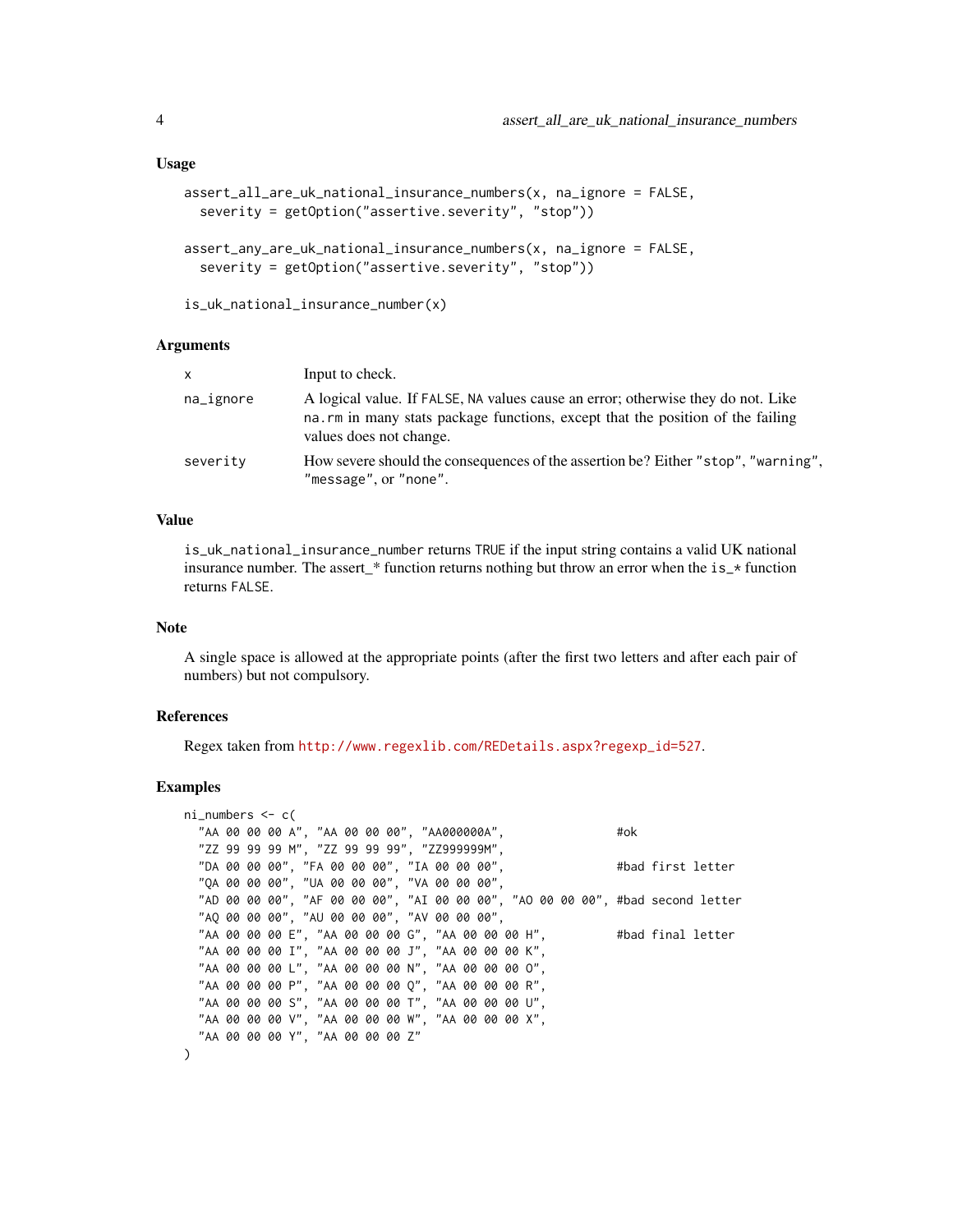```
is_uk_national_insurance_number(ni_numbers)
assert_any_are_uk_national_insurance_numbers(ni_numbers)
#These examples should fail.
assertive.base::dont_stop(assert_all_are_uk_national_insurance_numbers(ni_numbers))
```

```
assert_all_are_uk_postcodes
```
*Is the string a valid UK postcode?*

## Description

Checks that the input contains UK postcodes.

## Usage

```
assert_all_are_uk_postcodes(x, na_ignore = FALSE,
  severity = getOption("assertive.severity", "stop"))
assert_any_are_uk_postcodes(x, na_ignore = FALSE,
  severity = getOption("assertive.severity", "stop"))
```

```
is_uk_postcode(x)
```
## Arguments

| $\mathsf{x}$ | Input to check.                                                                                                                                                                               |
|--------------|-----------------------------------------------------------------------------------------------------------------------------------------------------------------------------------------------|
| na_ignore    | A logical value. If FALSE, NA values cause an error; otherwise they do not. Like<br>na.rm in many stats package functions, except that the position of the failing<br>values does not change. |
| severity     | How severe should the consequences of the assertion be? Either "stop", "warning",<br>"message", or "none".                                                                                    |

## Value

is\_uk\_postcode returns TRUE if the input string contains a valid UK postcode. The assert\_\* function returns nothing but throws an error when the is\_\* function returns FALSE.

#### Note

The function doesn't guarantee that the postcode actually exists. It should correctly return TRUE for genuine postcodes, and will weed out most badly formatted strings and non-existent areas, but some non-existent districts may incorrectly return TRUE. If you need 100 check against an up-to-date postcode database.

### References

Regexes taken from [https://en.wikipedia.org/wiki/Postcodes\\_in\\_the\\_United\\_Kingdom#](https://en.wikipedia.org/wiki/Postcodes_in_the_United_Kingdom#Validation) [Validation](https://en.wikipedia.org/wiki/Postcodes_in_the_United_Kingdom#Validation).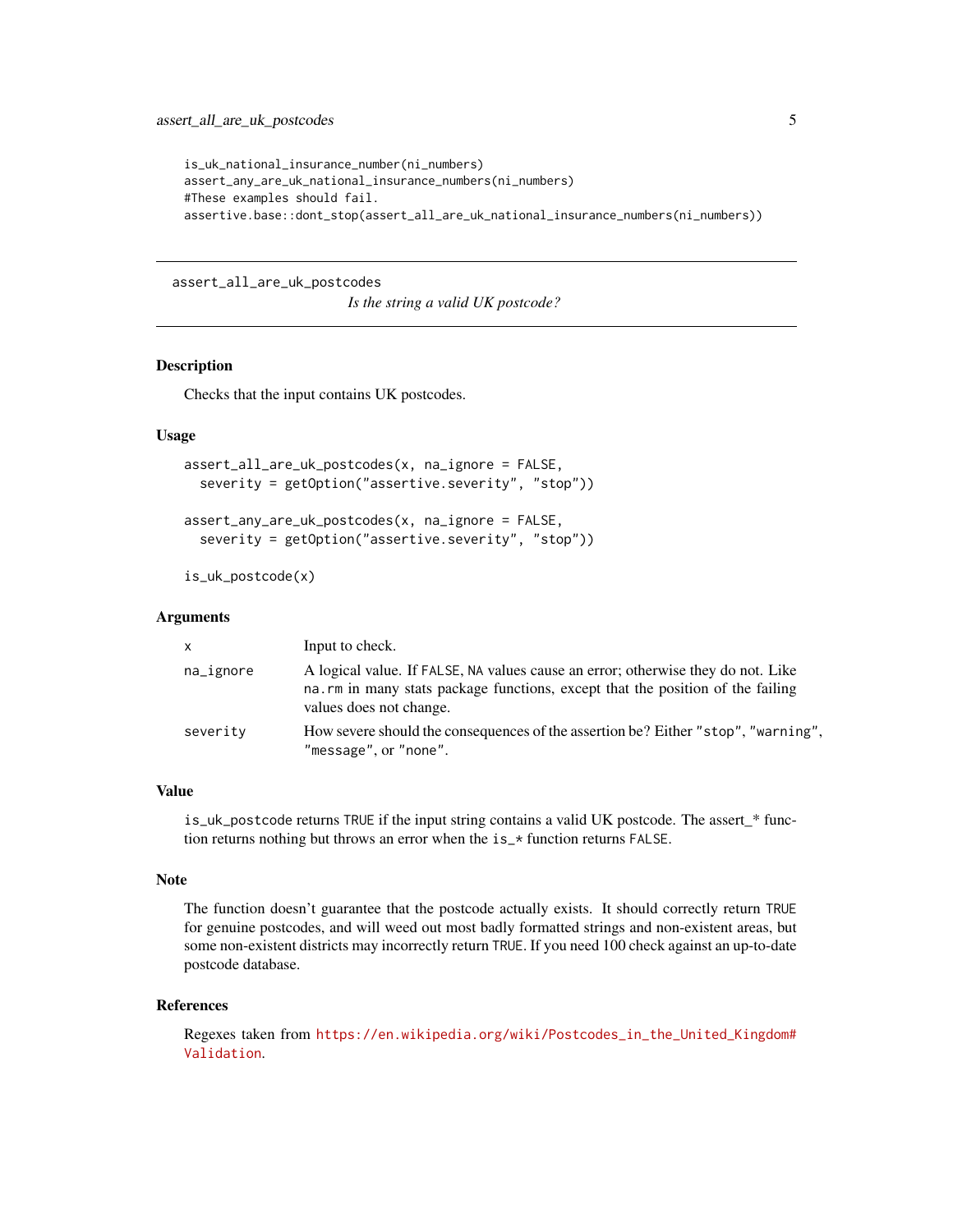## Examples

```
postcodes <- c(
  "SW1A 1AA", "SK11 9DW", "M34FP", "Le45ns", "TS25 2BZ", "gir 0aa"
)
is_uk_postcode(postcodes)
assert_all_are_uk_postcodes(postcodes)
```
assert\_all\_are\_uk\_telephone\_numbers

*Is the string a valid UK telephone number?*

## Description

Checks that the input contains UK telephone numbers.

## Usage

```
assert_all_are_uk_telephone_numbers(x, na_ignore = FALSE,
  severity = getOption("assertive.severity", "stop"))
assert_any_are_uk_telephone_numbers(x, na_ignore = FALSE,
```

```
severity = getOption("assertive.severity", "stop"))
```
is\_uk\_telephone\_number(x)

#### Arguments

| $\mathsf{x}$ | Input to check.                                                                                                                                                                               |
|--------------|-----------------------------------------------------------------------------------------------------------------------------------------------------------------------------------------------|
| na_ignore    | A logical value. If FALSE, NA values cause an error; otherwise they do not. Like<br>na.rm in many stats package functions, except that the position of the failing<br>values does not change. |
| severity     | How severe should the consequences of the assertion be? Either "stop", "warning",<br>"message", or "none".                                                                                    |

## Value

is\_uk\_telephone\_number returns TRUE if the input string contains a valid UK telephone number. The assert\_\* function returns nothing but throws an error when the is\_\* function returns FALSE.

#### Note

The function doesn't guarantee that the phone number is in use, but checks that the format is correct, and that the area code exists. Spaces, hyphens and round brackets are allowed to appear in arbitrary places. The international UK prefix of 0044 or +44 is allowed.

<span id="page-5-0"></span>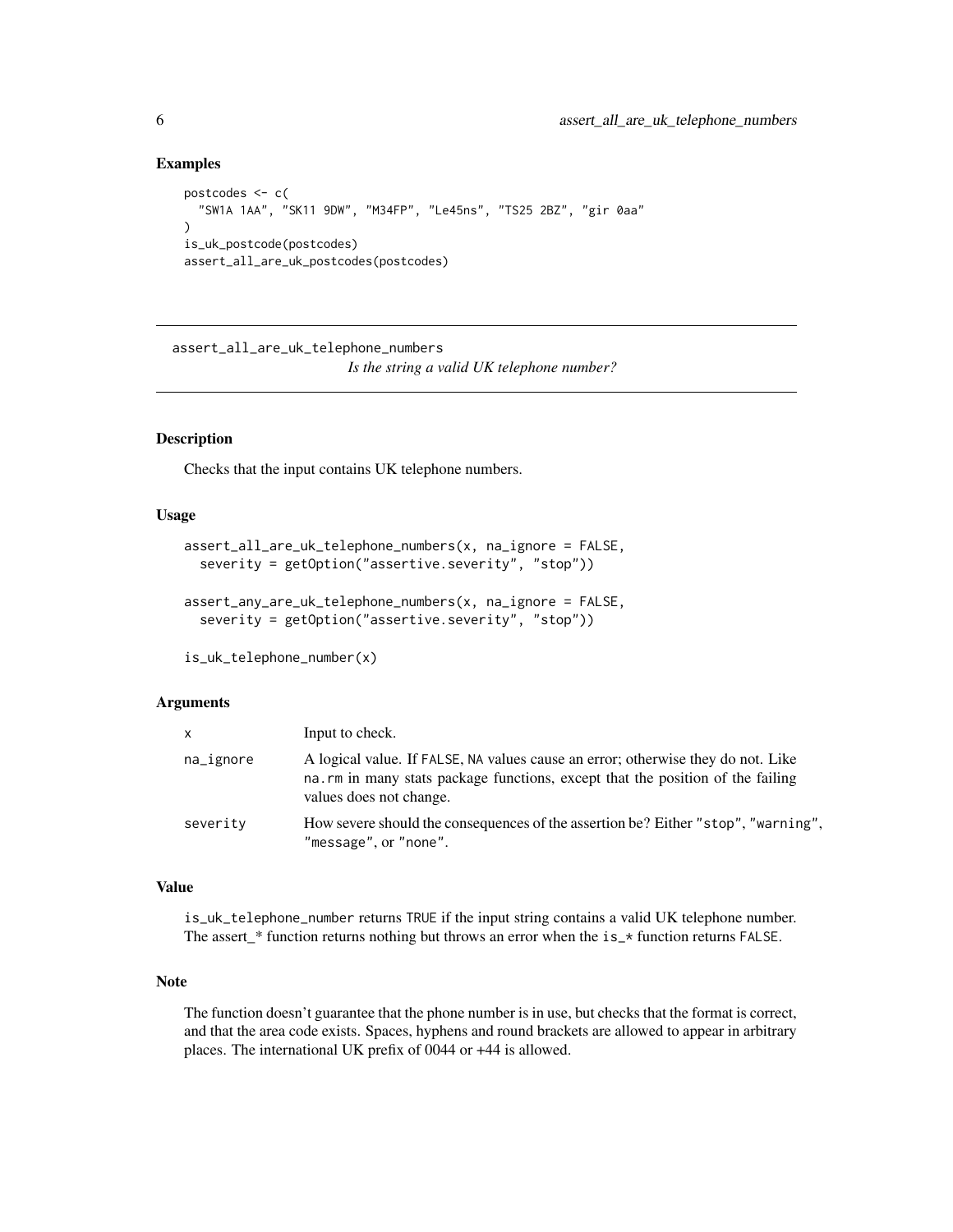## References

The regex is adapted from one on the now defunct aa-asterisk.org.uk site with some additional consultation from [https://en.wikipedia.org/wiki/List\\_of\\_United\\_Kingdom\\_dialling\\_codes](https://en.wikipedia.org/wiki/List_of_United_Kingdom_dialling_codes)

## Examples

```
phone_nos <- c("+44 207 219 3475", "08457 90 90 90")
is_uk_telephone_number(phone_nos)
assert_all_are_uk_telephone_numbers(phone_nos)
```